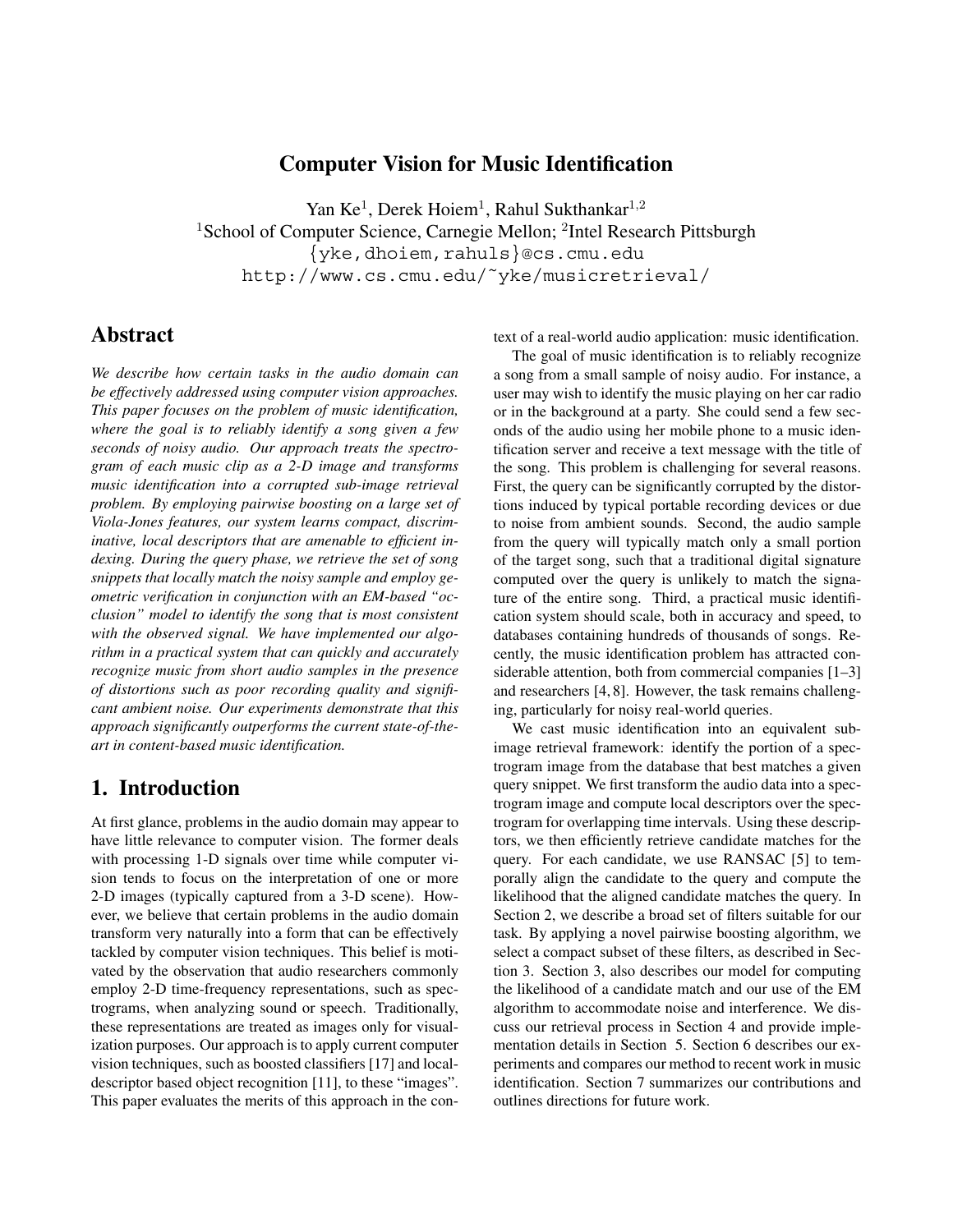# **2. Representing Audio as Images**

Given a short segment of distorted audio data, we would like the music identification system to quickly find the matching segment of undistorted audio in a large database. The system should meet the following performance requirements: high recall, high precision, query using short audio clips, and fast retrieval. To achieve high recall, its representation must be sufficiently descriptive to distinguish between similar-sounding songs. High recall, on the other hand, demands that the representation also be highly resistant to distortions caused by background noise or poor recording quality. For instance, a song played over low-quality speakers and recorded using a laptop's built-in microphone will sound significantly different from the same song played over high-fidelity speakers and recorded using a professional microphone. Since we want the ability to identify a song based on only a few seconds of audio sampled at an arbitrary point in the song, the representation should be local and robust to small shifts in time. Furthermore, a music identification system should scale to large music databases, returning accurate responses in a few seconds on queries against hundreds of thousands of songs. This scaling requirement indicates that the representation should be computationally inexpensive and efficiently indexable.

Creating a feature representation that meets all of these criteria is a challenging task. The original 1-D audio signal varies widely with small distortions, and perceptual information is difficult to extract directly (see Figure 1a). Our approach is to convert the audio signal into a 2-D time-frequency image (spectrogram), using the short-term Fourier transform (STFT) [8]. This spectrogram represents the power contained in 33 logarithmically-spaced frequency bands, measured over 0.372 s windows in 11.6 ms increments. In the spectrogram image, corrupted audio bears some visual similarity to its original, and the signal differences due to different audio sources are more apparent (see Figure 1b). This motivates our assertion that welldeveloped computer vision techniques should enable us to build good descriptors for our task.

Although the process of converting the time-domain signal into a spectrogram image illuminates important similarities and differences in the audio, simply comparing spectrograms using correlation would be inaccurate and slow. Instead, we advocate learning a small set of filters whose responses are robust to expected distortions while preserving the information needed to distinguish between different songs. Rather than attempting to manually engineer such a suitable set of filters, we define a broad class of candidate filters and apply machine learning techniques to identify a small subset that performs well together. To determine an appropriate family of filters for this task, it is helpful to examine the characteristics of spectrogram images that are distinctive (sensitive to the particular song) while be-



Figure 1: Representing audio. Three 10-second snippets of audio are shown: John Mellencamp original, Waterworld soundtrack, and John Mellencamp recorded. It is difficult to determine which snippet matches the song in the waveform audio representation (a). In the spectrogram images (b), certain similarities between the two Mellencamp snippets and distinguishing differences between the Mellencamp and Waterworld snippets become noticeable. Matching snippets are easily identified using our learned descriptions (c).



Figure 2: Candidate filter set. We select a compact set of filters from the filter class designed for object detection by Viola and Jones. When applied to spectrogram images, these filters capture important time-frequency characteristics of audio.

ing resistant to expected distortions. These characteristics include: (a) differences of power in neighboring frequency bands at a particular time; (b) differences of power across time within a particular frequency band; (c) shifts in dominant frequency over time; (d) peaks of power across frequencies at a particular time; and (e) peaks of power across time within a particular frequency band. The proposed filter family should be able to capture these aspects while operating along different frequency bands with different bandwidths and over different extents of time. Filters with large bandwidths and time-widths are more robust to certain distortions, but filters with short bandwidths and time-widths can capture discriminative information that the former filters cannot. If we view the spectrogram as a simple 2-D grayscale image, we can see that the class of Haar waveletlike filters introduced by Viola and Jones for face detection [17] meets these requirements (see Figure 2).

In our system, each filter type can vary in band location from 1 to 33, in bandwidth from 1 to 33, and in time from 1 frame (11.6 ms) to 82 frames (951 ms) in exponential steps of 1.5, resulting in a set of roughly 25,000 candidate filters. From this large candidate set, we select  $M$  discriminative filters and corresponding thresholds to generate an M-bit vector that represents overlapping segments of audio (see Figure 1c). This vector, called the descriptor, can be quickly computed using integral images [17] and is suffi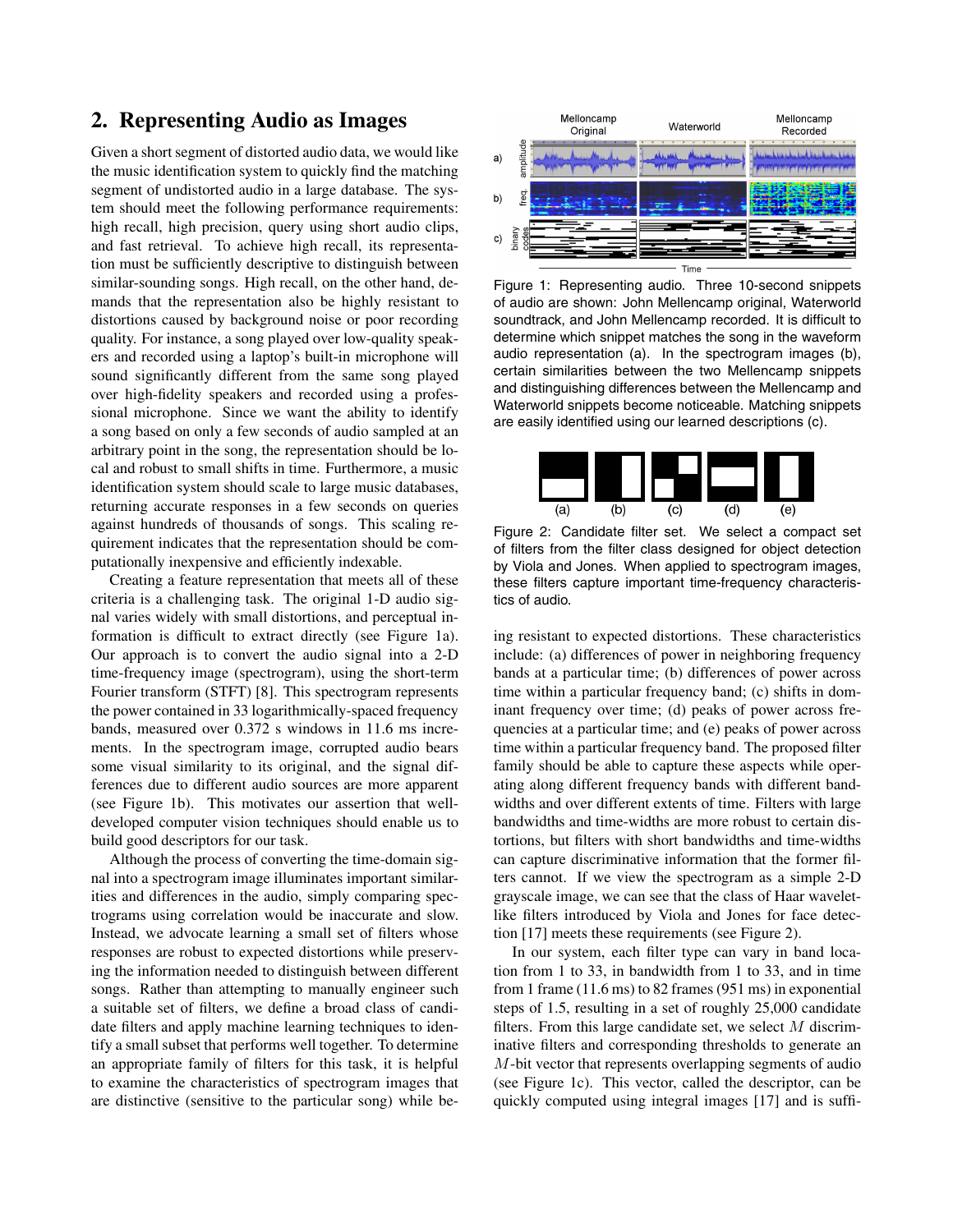ciently stable across distortions to enable retrieval by direct hashing in the database, as described in Section 4. We describe how to learn the description in the next section.

Of course, a single descriptor cannot contain enough information to accurately identify the song matching the given query from among hundreds of thousands of full-length songs. To represent several seconds of an audio snippet, we compute descriptors for overlapping windows of audio every 11.6 ms. Thus, for a ten-second snippet of audio, our signature consists of 860 descriptors. This signature is the basis for matching and retrieval, as described in the following sections.

## **3. Filter Selection and Modeling**

The previous section described how we can treat the timefrequency representation of an audio signal as an image and outlined the set of candidate filters that operate on the spectrogram image. This section details our method for selecting a subset of those filters (and corresponding thresholds) to create a compact representation for each local region of the spectrogram image. The goal is to build a representation in which an original audio segment and its distorted versions will generate highly-similar descriptors, while audio segments from two different songs will generate dissimilar descriptors. Section 3.1 details how this description can be learned using an algorithm that we call *pairwise boosting*.

The descriptors capture only the *local* similarity between a pair of short segments of audio. To correctly evaluate the match between the query snippet and a song in the database, we need to compute the probability that an entire signature (the series of descriptors computed on overlapping audio windows) matches the other.

Additionally, we account for "occlusion" due to background noise that drowns out the signal or due to a poor mobile phone connection. We assume that each descriptor in the signature was generated either by the original song or by an occluding signal. Section 3.2 describes how we employ the Expectation Maximization (EM) algorithm [13] and a simple dependency model to automatically determine whether a given descriptor in a sequence corresponds to the song or an occlusion and to compute the likelihood that one signature matches another.

#### **3.1. Learning Compact Audio Descriptions**

Our goal is to build a description that enables us to determine the probability that two (potentially distorted) audio snippets were both sampled from the same position of the same song. Formally, this entails learning a classifier  $H(x_1, x_2) \rightarrow y=\{-1, 1\}$ , where  $x_1$  and  $x_2$  are two spectrogram images and the label  $y$  denotes whether the images derive from the same original audio source  $(y=1)$  or

not  $(y=-1)$ . One popular method of building a description for object recognition is to define a large class of filters and use Adaboost [6, 15] to select a small subset of those filters for classification. We apply a novel pairwise variant of this method. Our classifier is an ensemble of M weak classifiers,  $h_m(x_1, x_2)$ , each with an associated confidence, <sup>c</sup>*m*. Our weak classifiers are composed of a filter <sup>f</sup>*<sup>m</sup>* and a threshold  $t_m$ , such that  $h_m(x_1, x_2) = sgn[(f_m(x_1)$  $t_m$ )( $f_m(x_2) - t_m$ )]. In other words, if two examples generate filter response values on the same side of the threshold, they are labeled by the weak classifier as deriving from the same portion of audio; otherwise, they are labeled as coming from different audio snippets. Note that this formulation differs from standard Adaboost in that labels are assigned to *pairs* of filter responses. Once the weak classifiers are learned, any spectrogram  $x$  can be transformed into an M-bit vector, allowing fast indexing through hashing techniques (see Section 4).

One way to learn these weak classifiers would be through the standard Adaboost framework in which, iteratively, weak classifiers are learned and all of the data is reweighted. Such an approach, however, would produce poor results in this case for the following reason: no weak classifier can perform better than chance, on average, on the *non-matching* example pairs! This may seem an odd assertion, but the proof is summarized as follows. Suppose we have x randomly drawn from distribution  $D$ , a filter  $f_m$ , and a threshold  $t_m$ , such that  $P(f_m(x) < t_m) = p$ , with  $0 \leq p \leq 1$ . If we independently and randomly draw two non-matching examples  $x_1$  and  $x_2$  from D, then the probability that  $x_1$  and  $x_2$  fall on different sides of  $t_m$  is given by

$$
P(h_m(x_1, x_2) = -1) = 2p(1 - p) \le 0.5.
$$
 (1)

Thus, a pair of non-matching  $(y=-1)$  examples will incorrectly be classified as matching at least half of the time for a sufficiently large sample size, violating the weak classifier condition of Adaboost. We resolve this issue by employing an asymmetric pairwise boosting algorithm, in which only the matching  $(y=1)$  pairs are re-weighted and the weights of matching pairs and non-matching pairs are normalized such that the sum of each is equal to one-half. Our algorithm is detailed in Figure 3.

From Equation 1, we also note that we can explicitly calculate the probability of error for non-matching pairs for a particular filter and threshold if we know the distribution of the filter responses. We observe that this distribution can be estimated from the single members of the matching pairs, providing two results: (1) the median is the optimal threshold for non-matching pairs; and (2) when the filters are loosely correlated, we do not need non-matching pairs — providing a two-fold speed-up in training or the ability to employ a larger training set of matched pairs at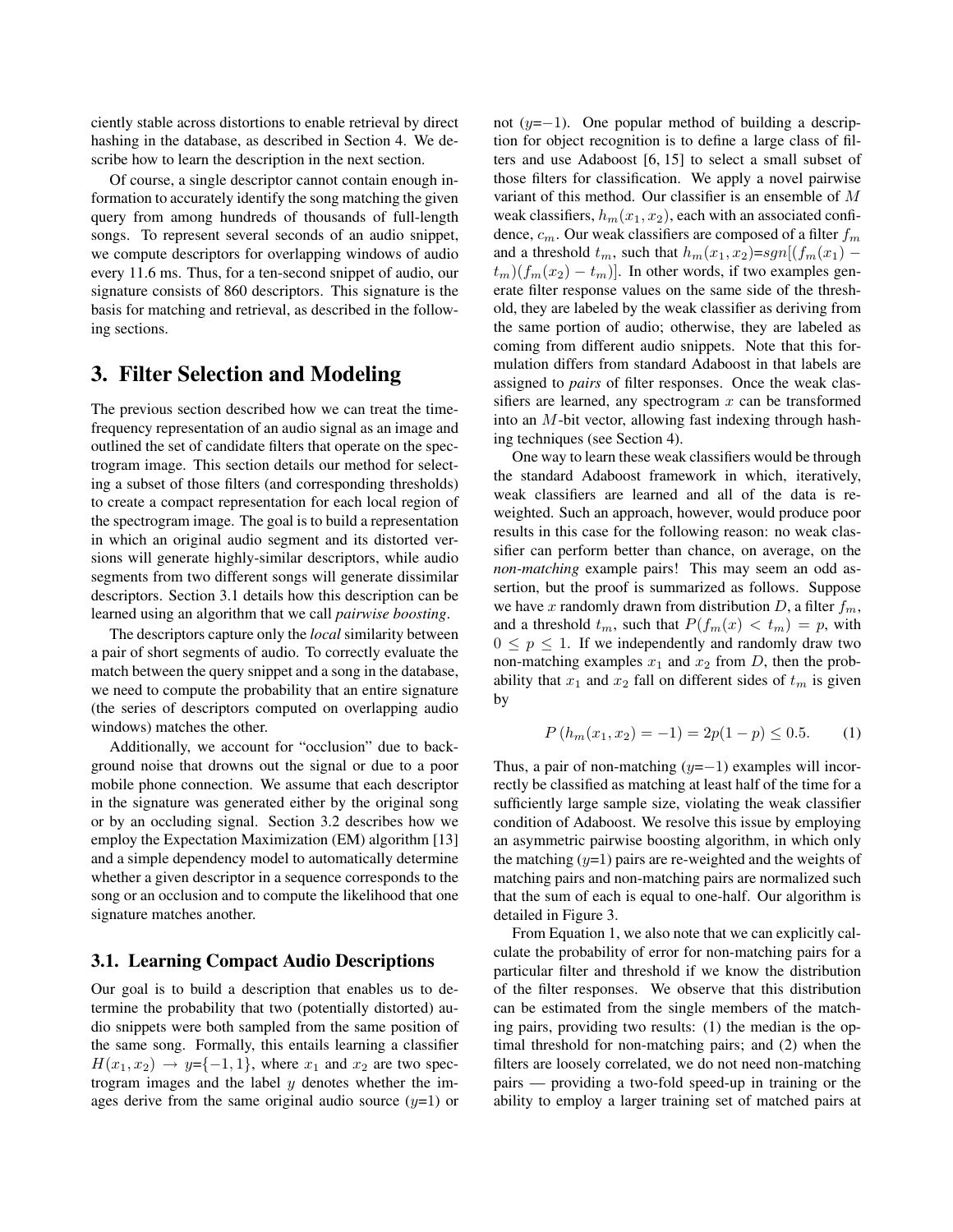#### **Pairwise Boosting**

**input:** sequence of *n* examples

 $\langle (x_{11}, x_{21}) \rangle$ .. $\langle (x_{1n}, x_{2n}) \rangle$ , each with label  $y_i \in \{-1, 1\}$ **initialize:**  $w_i = \frac{1}{n}, i = 1..n$ 

**for m = 1..M**

- 1. find the hypothesis  $h_m(x_1, x_2)$  that minimizes weighted error over distribution  $w$ , where  $h_m(x_1, x_2) = sgn[(f_m(x_1) - t_m)(f_m(x_2) - t_m)]$ for filter  $f_m$  and threshold  $t_m$
- 2. calculate weighted error:  $err_m = \sum_{i=1}^{n} w_i \cdot \delta(h_m(x_{1i}, x_{2i}) \neq y_i)$
- 3. assign confidence to  $h_m$ :  $c_m = \log(\frac{1 err_m}{err_m})$ <br>4. undate weights for matching pairs: 4. update weights for matching pairs:
- if  $y_i = 1$  and  $h_m(x_{1i}, x_{2i}) \neq y_i$ , then  $w_i \leftarrow w_i \cdot exp[c_m]$ 5. normalize weights such that
- $\sum_{i:y_i=-1}^{n} w_i = \sum_{i:y_i=1}^{n} w_i = \frac{1}{2}.$ **final hypothesis:**

 $H(x_1, x_2) = sgn(\sum_{m=1}^{M} c_m h_m(x_1, x_2))$ 

Figure 3: Summary of our pairwise boosting algorithm for learning a hypothesis that can determine whether the members of a pair, *x*<sup>1</sup> and *x*2, belong to the same class (match) or belong to different classes. Note that the algorithm is asymmetric in that only the matching example pairs are boosted. This is necessary because our simple classifiers cannot achieve better accuracy than chance on the non-matching pairs and, thus, fail to meet the Adaboost weak classifier criterion.

no additional computational cost. Experiments reveal that all thresholds learned by the pairwise boosting are approximately at the median of the filter response distribution and that approximating non-matching error in this manner has minimal impact on classification accuracy.

We note that several other researchers have proposed related pairwise methods for pose estimation, face recognition, and object recognition. Shakhnarovich *et al.* [16] independently select the filters that most preserve similarity. Ren *et al.* [14] learn features for identifying human motion from silhouette images using this technique. Jones and Viola [10] select a set of filters using Adaboost, with weak classifiers based on thresholding the difference of responses for same-face and different-face pairs. Mahamud and Hebert [12] model the distance between two data points as the probability that the points have different labels and estimate that probability.

Our learned set of filters  $(M=32$  in our implementation) greatly improves upon the descriptors recently developed by Haitsma and Kalker for music identification [8]. The Haitsma-Kalker filters compute the difference between neighboring frequencies at neighboring times. These filters



Figure 4: The simple dependency model assumed by our system when determining whether the query signature matches a signature in our database. Each *x<sup>i</sup>* is a vector of bit differences in each descriptor of the signatures. We assume that each  $x_i$  is generated either by the music  $(y_i=1)$ or by an "occlusion"  $(y_i=0)$ .

are equivalent to the diagonal Viola-Jones filters (Figure 2c) with a bandwith of 2 bands and a time-width of 2 frames. After learning our description, we noticed several commonalities among the filters. One is that the time-widths tend to be large (usually 54 frames or longer out of a maximum of 82 frames). Filters that have a smaller time-width tend to have a large band-width. These characteristics support our belief that filters that have a large extent in a particular dimension can "average out" much of the noise and distortion induced by poor-quality recordings. We also noticed that, out of the 32 filters, 31 either measure the difference in two sets of frequency bands at a particular time interval or a peak across frequency bands at a particular time interval. Thus, the learned filters are highly robust to noise that affect all bands intermittently but are more susceptible to distortions that affect a particular frequency range over long durations.

### **3.2. Learning an Occlusion Model**

The previous section detailed how we learn a description and a classifier that allow us to determine whether a pair of descriptors is likely to be generated by distorted versions of the same original audio. We now describe a method for matching based on a signature, composed of a series of descriptors, that takes into account that some portions of the audio may be dominated by noise or interference. We assume that the likelihood that a recorded snippet matches an original snippet depends on the bit differences of the descriptors in each of the signatures. A snippet from a distorted version of a song in our database is unlikely to be completely attributed to interference, since some descriptors are much more likely to be generated by a distortion of the original than by background noise. We use a simple model, illustrated in Figure 4, to determine whether a descriptor most likely expresses a song from the database or some other distraction, which we term an "occlusion". Under this model, we assume that the likelihood of descriptor being generated by an occlusion depends only on the data and on whether the preceding (in time) descriptor was generated by an occlusion.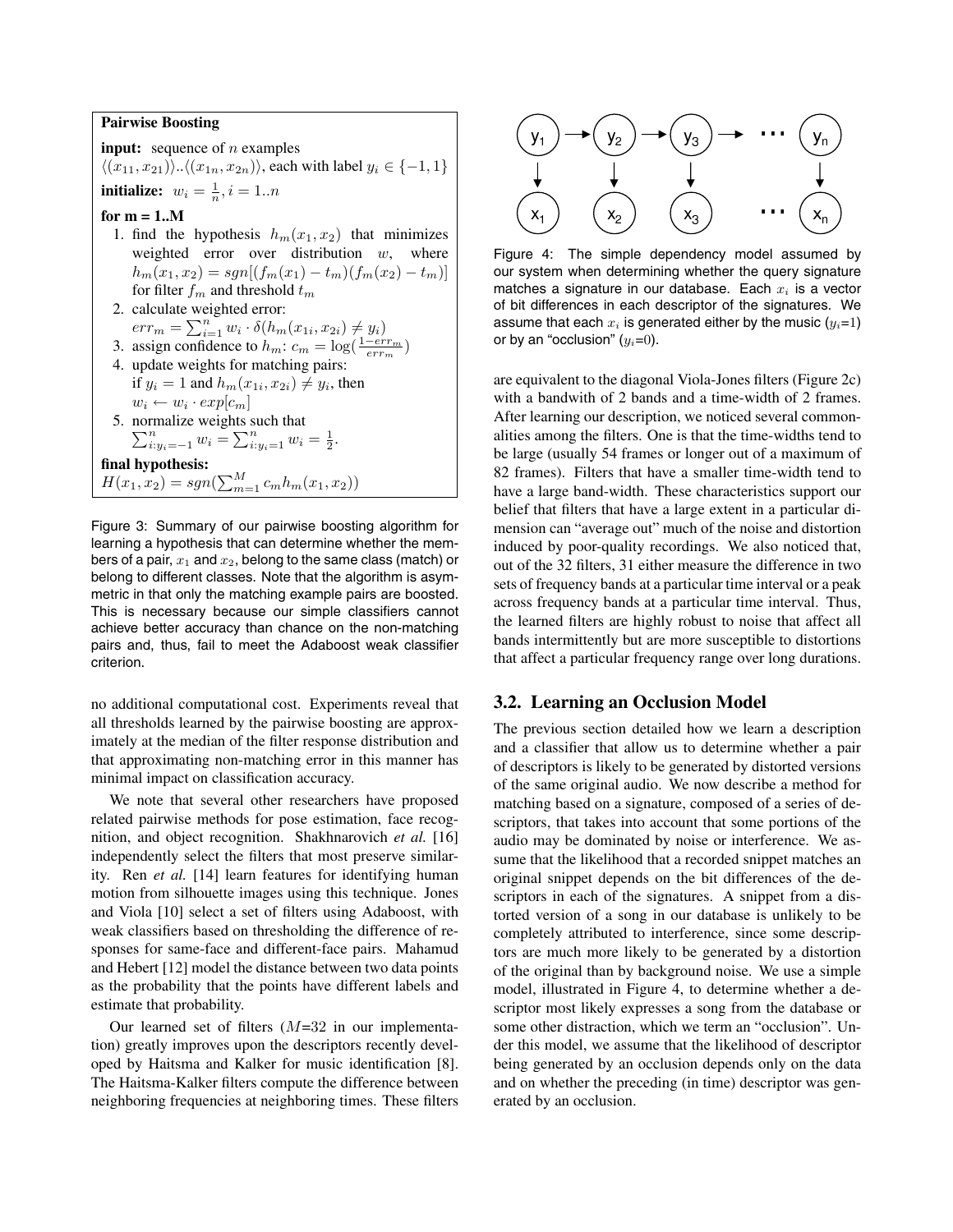Formally, we have a signature  $x^r = (x_1^r, x_2^r, \ldots, x_n^r)$ <br>prosed of *n* descriptors that is computed from a recorder Formany, we have a signature  $x = (x_1, x_2, \dots, x_n)$ <br>
composed of *n* descriptors that is computed from a recorded<br>
or otherwise distorted audio spinnet. We model the or otherwise distorted audio snippet. We model the likelihood that the signature was generated by a distortion of a particular original snippet with signature  $x^{\circ}$  =  $(x_1^o, x_2^o, ..., x_n^o)$  as follows:

$$
P(x^r | x^o) = P(x^{r-o}) = \prod_{i=1}^n P(x_i^{r-o} | y_i) P(y_i | y_{i-1}). \tag{2}
$$

 $x_i^{r-o}$  denotes the bit differences between the recorded  $(x_i^r)$ <br>and original  $(x^o)$  descriptors  $y_i = 1$  when the descriptor  $x^r$ and original  $(x_i^o)$  descriptors.  $y_i = 1$  when the descriptor  $x_i^r$ <br>is due to a distortion of the original audio, and  $y_i = 0$  when is due to a distortion of the original audio, and  $y_i = 0$  when the descriptor is due to an occlusion that obfuscates the original audio. The descriptor difference  $x_i^{r-o} \in \{0,1\}^M$  is<br>an *M*-bit vector that denotes whether the thresholded filan M-bit vector that denotes whether the thresholded filter outputs of the descriptor from the recording and the original have the same value. We model the distribution of  $x_i^{r-o}$  as a product of independent, non-identically distributed Bernoulli random variables. In our implementation tributed Bernoulli random variables. In our implementation, we select  $M=32$ . Thus, we have 66 parameters to estimate: 32 Bernoulli parameters for each of  $P(x_i^{r-o}|y_i = 0)$  and  $P(x^{r-o}|y_i = 1)$  and one Bernoulli transition parameter  $P(x_i^{r-o}|y_i = 1)$ , and one Bernoulli transition parameter<br>for each of  $P(u_i|y_i = 0)$  and  $P(u_i|y_i = 1)$ . Since for each of  $P(y_i|y_{i-1} = 0)$  and  $P(y_i|y_{i-1} = 1)$ . Since, in our training data, we do not know whether a particular descriptor is generated by the music or by noise, we need a method to simultaneously estimate the labels of the data  $y_i$  and the parameters. The EM algorithm is the obvious choice. Under the assumptions of our model, the E- and the M-steps are straightforward to derive, but we do not display the equations here due to space restrictions.

For a given query signature  $x^r$ , we find the signature  $x^o$ in our database that maximizes  $P(x^r|x^o)$ , as in Equation 2. Finally, we decide if the query signature matches the most likely database signature based on

$$
P(x^r|x^o) > T,\t\t(3)
$$

where the threshold  $T$  controls the precision-recall tradeoff. This is approximately equivalent to a decision based on the posterior  $P(x^o|x^r)$ , since all  $x^r$  are approximately equally likely and since we assume that all database songs are equally likely to be queried.

## **4. Retrieval**

Using the representation described in the previous sections, we build signatures for all of the songs in the database. During retrieval, we perform a similarity search for each of the query snippet's descriptors against this signature database. The large size of our database and the high number of queries required for each snippet motivates us to seek efficient schemes for similarity search in high-dimensional (typically 32-bit) descriptor space. A natural choice is

locality-sensitive hashing (LSH) [9], a technique that enables approximate similarity searches in sub-linear time, particularly since it is so well-suited for the Hamming distance metric [7]. Our initial experiments using LSH gave excellent results, but, somewhat surprisingly, we discovered that our descriptors are so robust that *direct indexing*, using a classical hash table, greatly reduced running time without significantly impacting accuracy. We describe this indexing approach in the remainder of this section.

We hash all of the signatures into a standard hash table (keyed by appropriate  $M$ -bit descriptors). We define those descriptors within a Hamming distance of 2 from the given query to be near-neighbors. These are retrieved with the following sequence of exhaustive probes. First, we probe the hashtable with the query; this retrieves all matches within a Hamming distance of 0. Next, we make  $M$  additional probes in the hash, each consisting of the query descriptor with a single bit flipped; this finds matches at a Hamming distance of 1. Finally, we repeat this process with every combination of two-bit flips to retrieve those descriptors at a Hamming distance of 2. While such an approach may initially appear to be inefficient, we have observed that it is significantly faster than LSH for our application because each probe is so inexpensive and it returns exact rather than approximate results. We have observed that the use of unweighted Hamming distance instead of classifier confidence as a basis for descriptor similarity is a reasonable approximation, since we found the confidence values for different weak classifiers to be nearly equal in our experiments.

Once all of the near neighbors have been found, we need to identify the song that best matches the set of descriptors in the query. Rather than simply voting based on the number of matches, we employ a form of geometric verification that is similar to that used in object recognition using local features [11]. For each candidate song, we determine whether the matched descriptors are consistent over time. For this, we use RANSAC [5] to iterate through candidate time alignments and use the EM score, the likelihood of the query signature being generated by the same original audio as the candidate signature (Equation 2), as the distance metric. We have explored two alignment models. The first assumes that the query can be aligned to the original once a single parameter (temporal offset) has been determined. In this case, the minimal set is a single pair of matching descriptors. The second model assumes that the query could be a temporally scaled (linearly stretched or compressed) version of the original. This model is defined by two parameters (speed ratio and offset) and requires a minimal set of two matching descriptors. More complicated temporal distortion models are certainly possible. In practice, we have found that the first model gives accurate results, particularly since our query snippets are short. We find that RANSAC converges in fewer than 500 iterations even in the presence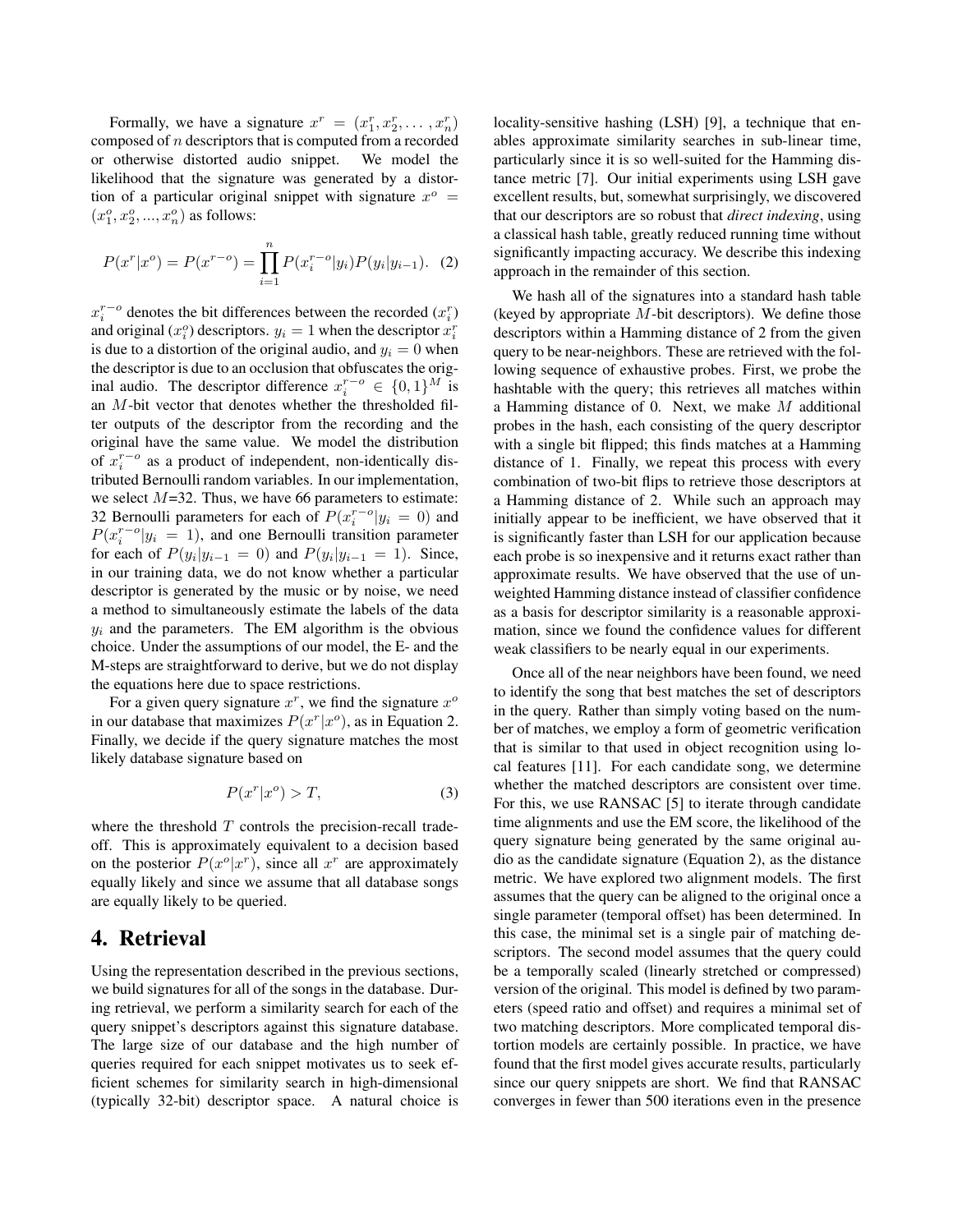of significant occlusion. Once all of the retrieved candidates have been aligned, we select the song with the best EM score, assuming that it passes a minimum threshold.

# **5. Implementation**

The music retrieval application consists of two parts — the music identification server and the graphical user interface (GUI), which can run on different machines and communicate over sockets. We first describe how we generate the audio signature database, then describe the query phase, and finally touch on the user interface.

For each song in the database, we build an audio signature as described below; the same preprocessing is later used on the query snippet. We first compute the spectrogram image, as in [8]. We convert each song into mono and downsample to 5512.5 KHz. For a CD quality audio signal sampled at 44.1 KHz, we convolve the signal with a low pass filter and take every 8th sample. Next, we apply a short-term Fourier transform with a window size of 2048 samples (0.372 s) with successive windows offset by 64 samples (11.6 ms). We divide the power between 300 Hz and 2000 Hz into 33 logarithmically spaced bands. This frequency range corresponds to the range that can be easily transmitted over mobile phones. We use logarithmic spacing since the power distribution of typical audio is approximately logarithmic across frequency. Finally, we apply the 32 learned filters and thresholds to get a 32-bit descriptor for every time step (11.6 ms) of the signal; this series of descriptors is known as the signature. For an averagelength song of 200 seconds, the storage requirement for this representation is approximately 70KB. We load all of the descriptors into memory and put them into a hash table, along with the song id and frame id (temporal offset). Although the main memory implementation works well for a few thousand songs, other methods may be necessary for larger databases.

During the query phase, the music identification server builds a similar set of 32-bit descriptors for the audio snippet. For each descriptor, it finds all descriptors that are within a Hamming distance of 2 bits (empirically determined to be a good balance between accuracy and matching speed). Finally, we perform geometric alignment using RANSAC and find the best match according to the EM score (Equation 3).

The GUI frontend records audio clips from the microphone and sends the waveform to the server for identification. Figure 5 shows a screenshot of our GUI. The bottom left and right panels displays the spectrogram of the recorded and original songs, respectively. Although the raw spectrograms look different due to noise and occlusion, one can see similar structures. The text panel gives the name of the the song, correctly identified.



Figure 5: Spectrograms for the corrupted query and the corresponding region from the correctly-identified song.

# **6. Evaluation**

We present three sets of experiments that evaluate the performance of our system. First, we present results at the descriptor level, showing that our representation far outperforms the descriptors described in [8]. Second, we provide results that demonstrate our system's accuracy at the song level. Finally, we show results that explore the effect of various design decisions and parameter settings.

## **6.1 Experimental setup**

We need to train the two parts of our system: the filters for extracting descriptors and the EM noise model. Both requires training data consisting of aligned pairs of filter outputs. This poses a chicken-and-egg alignment problem: how can we accurately align noisy recordings to original songs before learning good descriptions? Our solution is to bootstrap the learning process with synthetically-distorted songs, for which the alignment is known. From these we learn a set of filters that, while insufficiently accurate for music identification in noisy environments, is suitable for training data alignment.

The training data consists of 78 songs played through low-quality speakers and recorded using low-quality microphones, aligned to the originals using the bootstrap filters. We learned the 32-bit filters and the EM noise parameters as described in section 3. Next, we recorded test data in a completely different environment using different microphones, speakers, computers and recording rooms. The experiments use two challenging real-world test sets designed to exemplify worst-case scenarios. The first consists of 71 songs played at a low volume and recorded with a distorted microphone (denoted as "Test A"). The second more difficult set contains 220 songs captured with a very noisy recording setup (denoted as "Test B"). In many cases, the noise drowns out the music to such a degree that the song is barely audible to humans. These recordings were drawn from a database of 145 albums with 1862 songs spanning a large variety of music genres including classical, vocal, rock and pop. Since each query could match up to 1861 false positives, the baseline accuracy of the tasks was only 0.05%.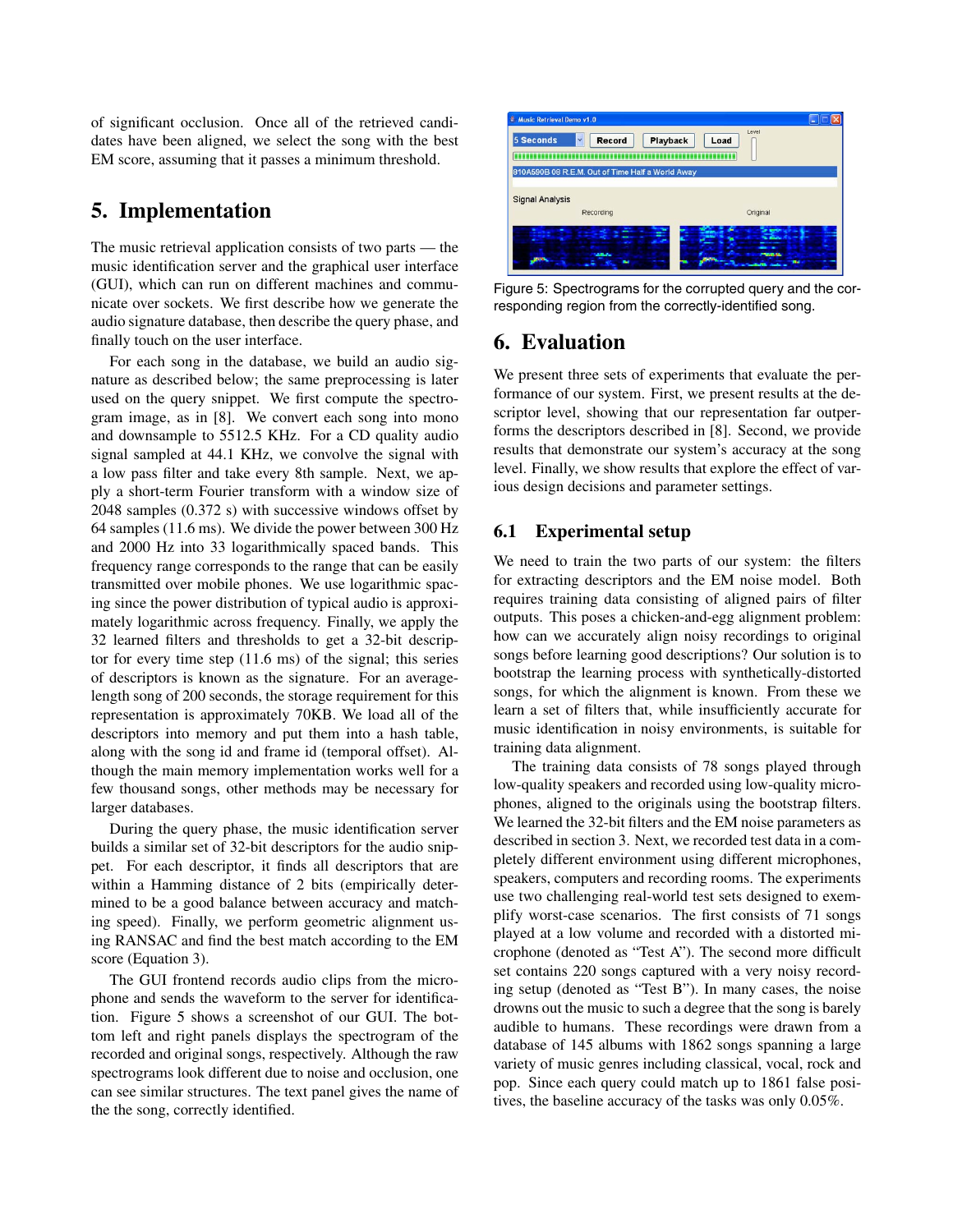

Figure 6: ROC curve comparing descriptor performance. Boosted dominates H-K and H-K Wide. Note semi-log scale.

#### **6.2 Descriptor Performance**

To test the descriptor performance in isolation, we generated a data set with approximately one hundred thousand positive and one million negative examples. The positive examples were pairs of matching descriptors (from originals and their corresponding noisy recordings), sampled in 15 second snippets in each of 71 songs from Test A. The negative examples were pairs of non-matching descriptors drawn from the same audio data. Three types of descriptors were tested: Haitsma and Kalker's descriptor from [8], denoted "H-K"; our improvement on H-K as described below, denoted "H-K Wide"; and our descriptor learned using pairwise boosting (denoted "Boosted"). Since all of the descriptors are the same length (32-bits), we varied the Hamming distance threshold from 0 to 32 to generate the ROC curves shown in Figure 6. We note that Boosted dramatically outperforms H-K over the entire ROC curve. We hypothesised that a reason for the H-K descriptors' unexpectedly poor performance is that the filters span only a short time interval and may therefore be highly susceptible to noise and slight misalignments. We constructed H-K Wide by extending the filter width from 2 to 54 frames. As can be seen, our H-K variant performs significantly better than the original H-K, but is still consistently dominated by Boosted. These results validate our belief that pairwise boosting can improve on manually-engineered descriptors by learning from data.

To enable fast retrieval through direct hashing, we need to find candidate descriptors using a Hamming distance of no more than 2 bits. For a 10 second query containing 860 descriptors, this requires a recall at the descriptor level of at least several percent to ensure that we find the matching signature. Table 1 shows our results for Hamming distances of 3 bits or fewer. At these distances, Boosted achieves recall rates that are 1–2 orders of magnitude higher than the recall rates of the engineered H-K Wide description. Consequently, with a Hamming distance threshold of 2 on 10 second queries from Test A, the H-K Wide descrip-

|                | Distance Threshold |          |          |          |
|----------------|--------------------|----------|----------|----------|
|                |                    |          |          |          |
| <b>Boosted</b> | $1.1\%$            | 5.4%     | 14.0%    | $25.2\%$ |
| H-K Wide       | $< 0.01\%$         | $0.09\%$ | $0.64\%$ | 2.5%     |
| H-K            | $< 0.01\%$         |          |          |          |
|                |                    |          |          |          |

Table 1: Recall of descriptors with various Hamming distance thresholds.



Figure 7: Song retrieval rate on combined dataset, with different length audio query snippets.

tors cannot obtain a recall of higher than 6%, while Boosted achieves 92% recall at 97% precision.

#### **6.3 System Performance**

Figure 7 presents song retrieval rates on the combined test sets A and B, with query snippets of 10 and 15 seconds, corresponding to 860 and 1290 descriptors, respectively. We see that the longer query slightly improves retrieval results. In a practical system, users wish to achieve the desired accuracy using as short a query as possible.

Figure 8 shows results for the individual datasets on 10 second recordings. For Test A, we achieve 90% recall at 96% precision. Test B is more challenging, but we are still able to achieve 80% recall at 93% precision.

Figure 9 shows song retrieval rates for Hamming distance thresholds of 0, 1, and 2 bits on Test A. Performance improves as we allow more bit errors, but the marginal gain drops after a distance of 1 while query time continues to increase exponentially, hence our design decision to restrict near-neighbor descriptor searches to be within 2 bits.

# **7. Conclusion**

This paper demonstrates that computer vision techniques can make a significant contribution to topical problems in the audio domain. Our research contributions can be summarized as follows. First, we show how certain audio tasks,